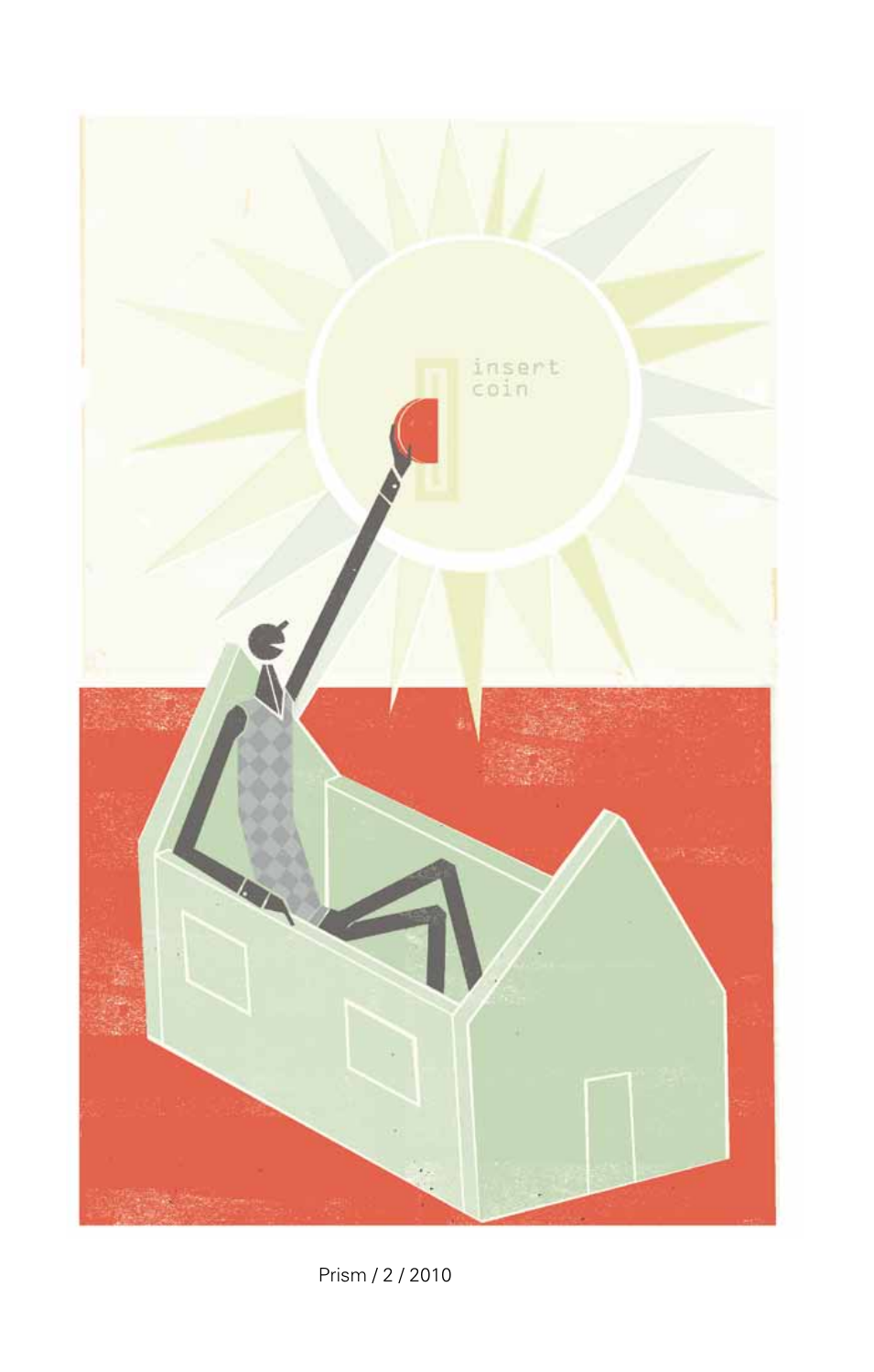# **How business leaders can care about the world – profitably**

*David Lyon, Marijn Vervoorn and Peter Nieuwenhuizen* 

**In today's world the question of third-party interests is of increasing importance as companies leave their footprint around the globe in different societies. How and to what degree should executives allow for these externalities? This article explores how companies can address the issue of third-party interests from a business perspective to the benefit of both themselves and society.**

The terms "externalities" and "sustainability" abound these days in the popular media, business literature and – crucially – board discussions at companies around the world. Society increasingly expects business to take (co-) ownership of the side effects of its products and operations. For example, companies that outsource the manufacture of widgets to low-cost countries are expected to care about possible child labor abuse by their subcontractors. While such matters could for a long time be ignored, society today considers "responsible behavior" a prerequisite for giving business its implicit license to operate.

Does this mean that today's business leaders should emulate the hippies of the 1970s, calling for action on every wrong? Is this the age of the CEO who is seen to care? Or is this rather a dangerous drift that increases costs, stifles innovation and drains management attention toward issues that may turn out to be immaterial? Is society perversely eroding the ability of business to create wealth for society?

In this article we will argue that companies should indeed take externalities seriously into account, as these will continue to have a very real impact on business success. But we will also argue that companies should do so with a keen business eye, carefully considering when to take action and how to respond pragmatically.

# **A brief history of externalities and business**

Whenever a company operates, it is likely to generate costs or benefits outside its immediate business sphere that are not reflected in the price of its products or services. This brings us to a good definition of an externality: it is a cost or benefit that impacts society but is not included in the market price of a good or service. Polluting the environment or increasing the skills base in a region are examples of a negative and positive externality respectively. When a company can pollute the environment freely, society will

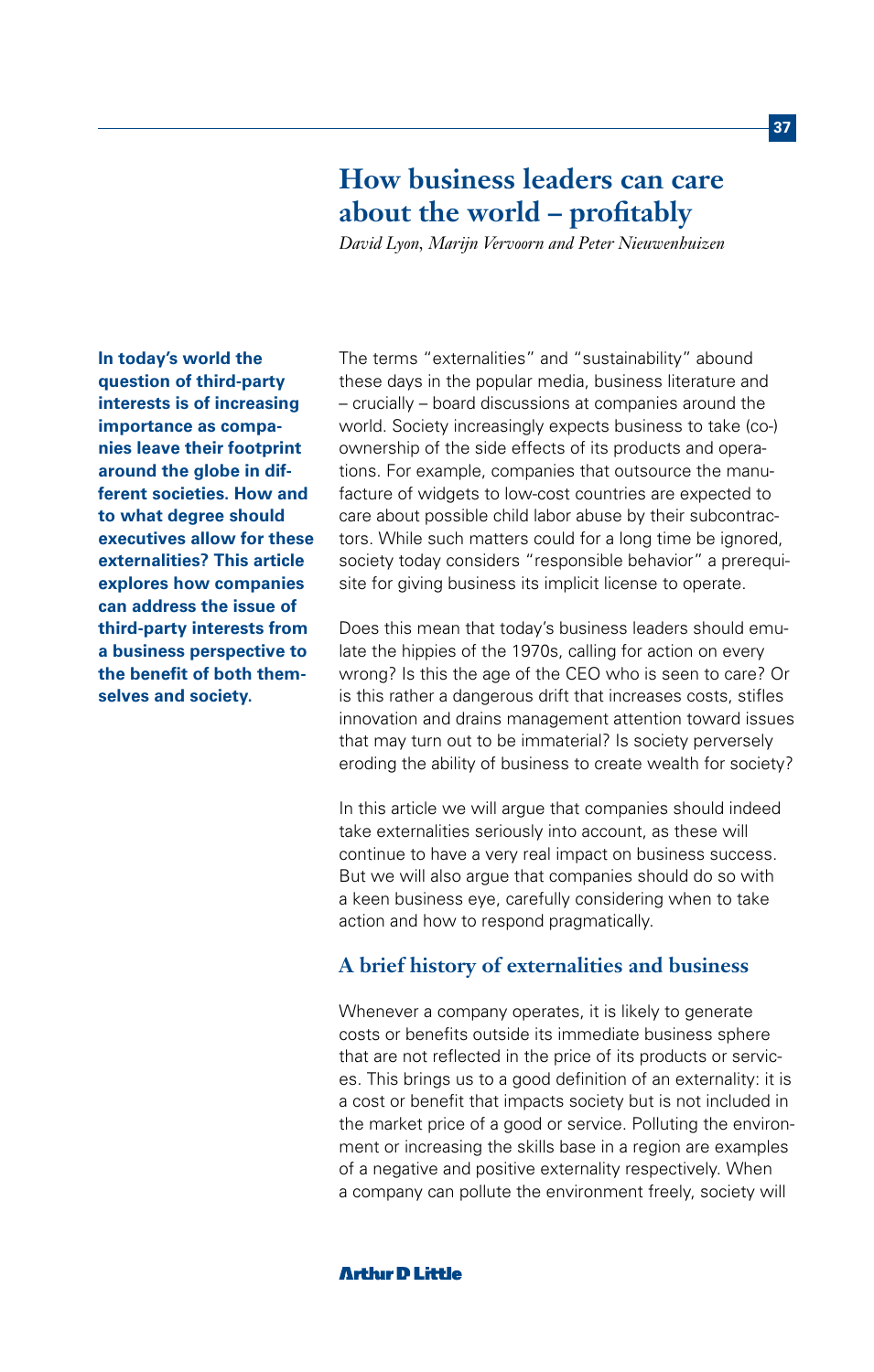bear the costs (e.g. the deteriorating health of the nearby population), while the company keeps its costs and consequently its prices lower than they would be if it had to clean up its effluents.

Clearly, society doesn't let this happen and requires companies to address such externalities. As a result of regulation, consumer pressure or other forces, companies voluntarily or compulsorily internalize the issue until it appears to be an integral part of business and sometimes is no longer even considered an issue.

It is important to get externalities right. Recent history is full of examples of companies that have been quite spectacularly wrong about concerns such as working conditions (e.g. sweatshops in sport shoes and child labor in cocoa), health (e.g. tobacco use and infant health problems associated with the sale of milk powder), biodiversity (e.g. genetically modified organisms and new products developed by agribusiness), safety (e.g. offshore oil and gas production) or livelihoods (e.g. the impact of water extraction for soft drinks on local agriculture).

Conversely, other companies have been able to cement or improve their business position through careful consideration of externalities. Clorox, for example, has profitably tapped an important consumer segment in the US through the timely introduction of its Green Works line of cleaning products; it has proactively internalized some negative impacts of cleaning products, in particular ingredients whose production or discharge have adverse environmental impact or that are harmful to users. Similarly, Walmart has given a whole new meaning to its slogan "Save Money, Live Better": it is internalizing climate change by reducing greenhouse gas emissions in its operations and supply chain. Likewise, lottery operators, mining companies and other types of businesses find that changing the way they work can make them a preferred partner and may help to secure attractive concessions and contracts.

The internalization of externalities is not a new phenomenon. As the examples in the side box show, business has had to deal for centuries with societal and governmental demands to change its practices.

*As a result of regulation, consumer pressure or other forces, companies voluntarily or compulsorily internalize the issue until it appears to be an integral part of business and sometimes is no longer even considered an issue.*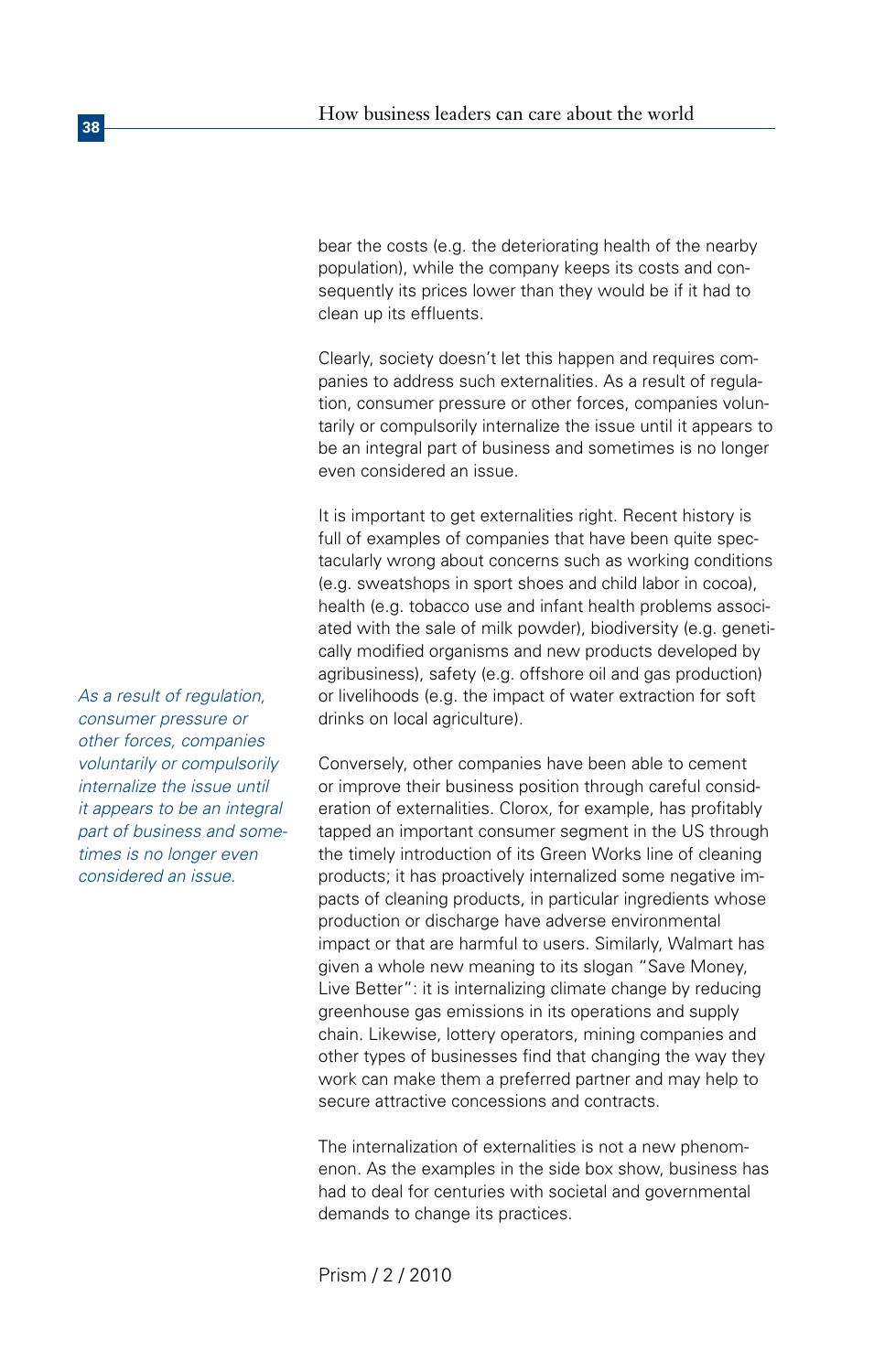#### **Historical examples of the internalization of externalities**

In the past 250 years, business has had to deal with the internalization of many different issues. Slavery is an often overlooked early example of how changing norms and values result in the emergence of an externality. Although slavery had been common practice since ancient times, opposition rose slowly but unmistakably in the 17th century, culminating in the abolition of slavery.

Child labor has been internalized in a similar manner. Only with the advent of state schooling during the first half of the 19th century did opportunity costs for children's time come into existence. This gave rise to increasingly progressive regulations on working conditions and school attendance for children. In the 20th century, society's scrutiny of workplace conditions became ever more stringent for all employees, resulting in improved factory safety legislation and a crackdown on sweatshops.

Public concerns about the environmental impact of industrial activity have been growing ever since the industrial revolution took off. The Club of Rome's 1972 publication "Limits to Growth" postulated that economies could not grow indefinitely. Gloomy discoveries in the 1970s, such as acid rain and ozone depletion, led to an increase in research and policy development. New regulatory frameworks and agreements emerged, such as the Montreal Protocol (1987) to address the impact of CFC emissions on the ozone layer and the US Clean Air Act (1990) to reduce emissions of SO2 and NOx.

Since the 1980s, various industries have been taking voluntary measures to improve health, safety and environmental performance. In 1985, for example, the chemical industry launched the Responsible Care program, which is now active in 53 countries. Over the last two decades, the number of instruments, organizations and initiatives focusing on the internalization of environmental issues has grown enormously, although many externalities are yet to be addressed.

Finally, companies and their stakeholders have recently taken joint initiatives such as the Global Reporting Initiative to create an integrated approach towards the management and reporting of a broad range of externalities.

*The difference between the past and today is that issues now run more quickly through the lifecycle. Whereas it took 60 to 100 years to get from the launch of the abolition movement in England to the official abolition of slavery, ozonedepleting CFCs were banned in less than 15 years.*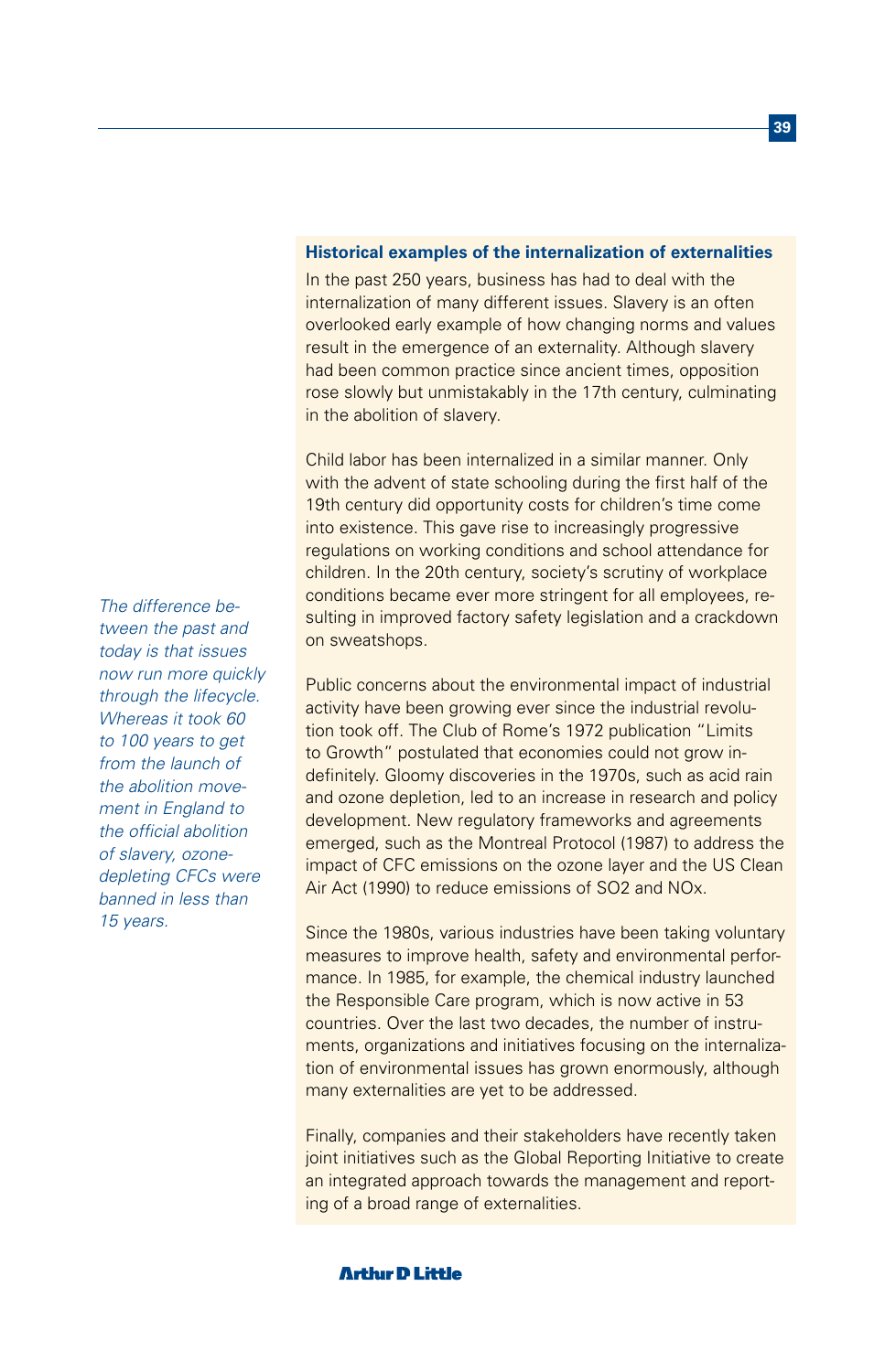This historical review is instructive because it shows that externalities tend to go through three consecutive phases of a lifecycle, much as a product does (see Table 1). In the emerging stage, when an issue comes to the fore and business is asked to take care of it, this demand initially appears to be quite outrageous. In the subsequent growth phase, the issue becomes the subject of more debate, with the most proactive players in the industry taking the first measures. In the mature stage, the issue is fully internalized and often sealed by law to make sure there are no free riders. Regulation generally is the last step in internalization. By the time most businesses are convinced and have abandoned a certain practice, it is politically expedient to outlaw the practice and create a level playing field.



The difference between the past and today is that issues now run more quickly through the lifecycle. Whereas it took 60 to 100 years to get from the launch of the abolition movement in England to the official abolition of slavery, ozone-depleting CFCs were banned in less than 15 years. The higher speed can be attributed to increased information flows, the improved ability to track and measure impacts and the growing potential to link issues with brand identity.

Prism / 2 / 2010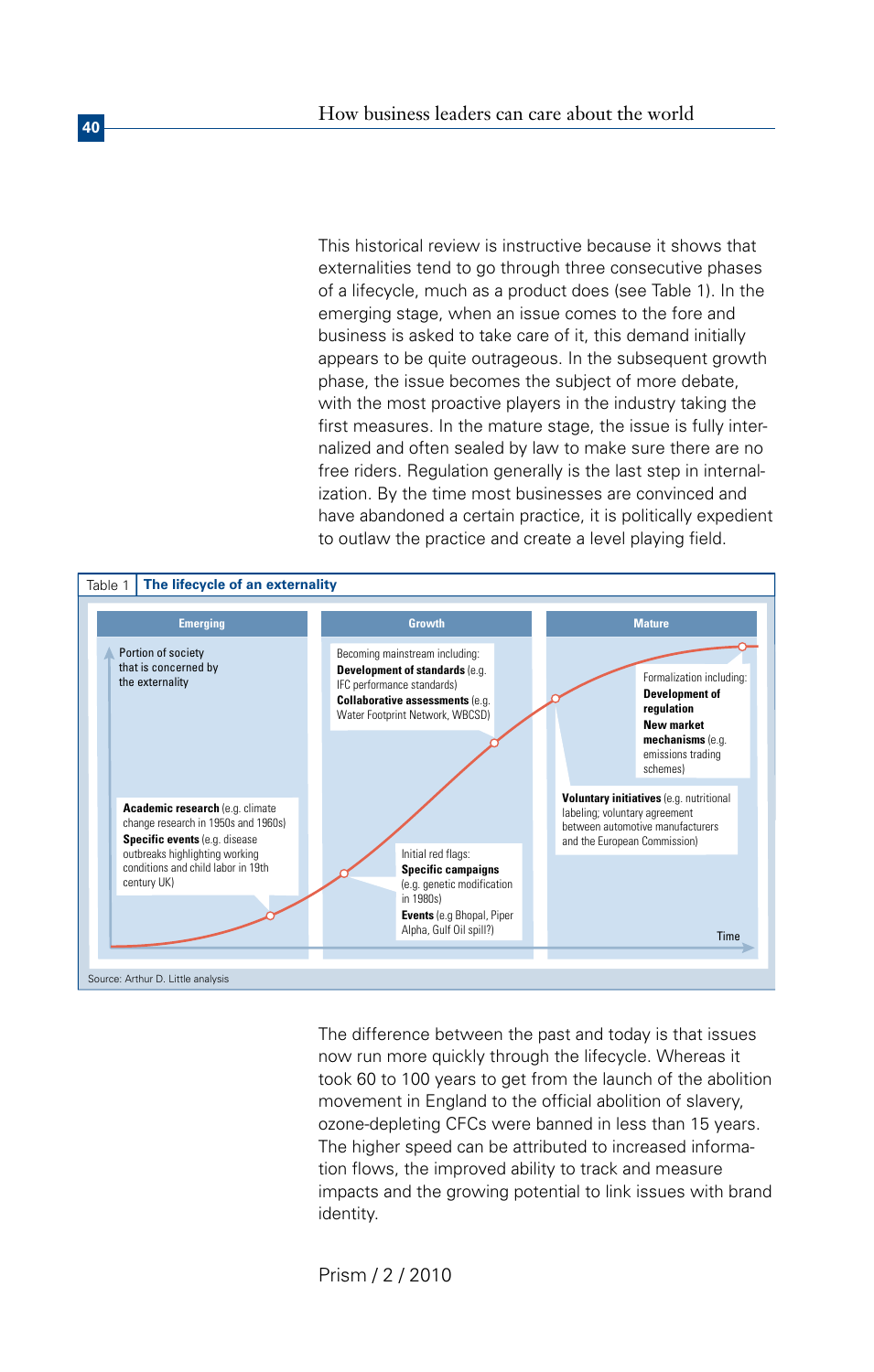If we take history as a guide, should business react to every externality and be ready to internalize it at some point? Our experience indicates that not all externalities go into the growth stage and, even if they do, they may do so at different speeds. As a consequence, the crucial decision for executives is: when do I switch from merely monitoring an externality to making it an operational business responsibility?

# **How to internalize what's relevant at the right time**

In today's business environment, companies have to deal with a myriad of issues raised by interest groups, investors, government bodies and others all vying for attention. While it is impractical to consider all of these, waiting to be regulated is not an option either. So it is critical to identify which externalities will matter, and which won't, and then to act. There is a robust, three-step approach for doing so (see Table 2).

| <b>Emerging</b>                                                                                                                                                                                                                                                                                                                                                                          |                                                                                                                                                                                                                                                                                                                             |                                                                                                                                                                        |
|------------------------------------------------------------------------------------------------------------------------------------------------------------------------------------------------------------------------------------------------------------------------------------------------------------------------------------------------------------------------------------------|-----------------------------------------------------------------------------------------------------------------------------------------------------------------------------------------------------------------------------------------------------------------------------------------------------------------------------|------------------------------------------------------------------------------------------------------------------------------------------------------------------------|
|                                                                                                                                                                                                                                                                                                                                                                                          | <b>Growth</b>                                                                                                                                                                                                                                                                                                               | <b>Mature</b>                                                                                                                                                          |
| Step 1:<br>Spot "red flags" in the universe of issues                                                                                                                                                                                                                                                                                                                                    | Step 2:<br>Understand how the issue may evolve                                                                                                                                                                                                                                                                              | Step 3:<br>Decide how to internalize the issue                                                                                                                         |
| Understand societal drivers and<br>develop scenarios<br>Use structured approaches to<br>assess initiatives and opinion-<br>makers<br>Review trends and practices in other<br>or adjacent sectors<br>Identify any issues that can capture<br>the public imagination<br>Identify measurable impacts that can<br>be linked to the company<br>Assess the influence of key<br>interest groups | Identify precedents and understand<br>linkages<br>Review campaigns targeted at peers<br>or the industry as a whole<br>Assess the impact of innovative<br>approaches and technology<br>Review government consultations<br>Identify the potential for a change of<br>ownership (a way out of the<br>"tragedy of the commons") | Internalize and monetize via<br>the hottom line<br>Internalize and monetize via the<br>top line<br>Manage reputation damage (e.g.<br>understand stakeholder influence) |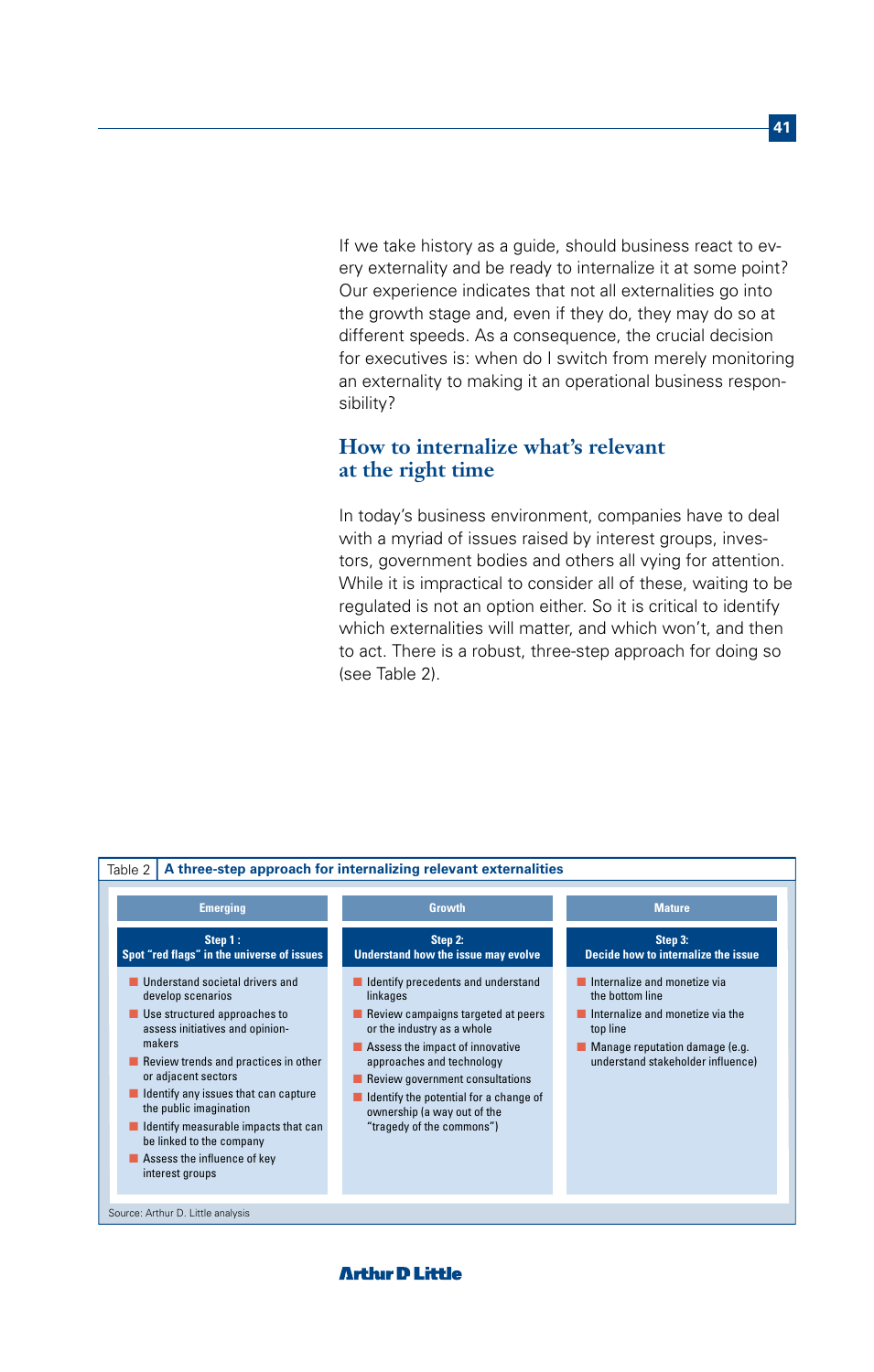# **Step 1 – Spot red flags in the universe of issues**

The first step is the continuous spotting of "red flags", i.e. warnings that something previously treated as mere noise may soon be a prominent feature in the annual report, so to speak. Red flags can include:

- **The exposure of questionable practices by others in the same or related sectors.** An example is Trafigura's concealment of the true nature of hazardous waste transported to the Ivory Coast, which raised the issue of cross-border controls. Other examples are major accidents or disasters such as BP's Deepwater Horizon oil spill in the Gulf of Mexico.
- **Public attention to leading practices by forerunners.** For example, the garden centre retailer B&Q surprised the industry when it announced plans to go peat-free with composts, which forced its peers to follow suit quickly.
- **The emergence of issues likely to capture the public imagination.** For example, campaigns on child labor have often focused on products such as footballs or chocolate, where children are also consumers.
- **Public attention to the (perceived) link between a company activity and an environmental issue.** For example, palm oil production or soya growing have long been associated with the loss of rainforest and biodiversity (even though these issues have been internalized only slowly, as commodity markets make it difficult to trace the sources of raw materials).

## **Step 2 – Understand how the issue may evolve**

Once you have identified red flags, you can use a structured roadmapping approach to identify what actions to take as the externality evolves. To understand how the underlying issue may evolve, the management can do the following:

*The first step is the continuous spotting of "red flags", i.e. warnings that something previously treated as mere noise may soon be a prominent feature in the annual report, so to speak.*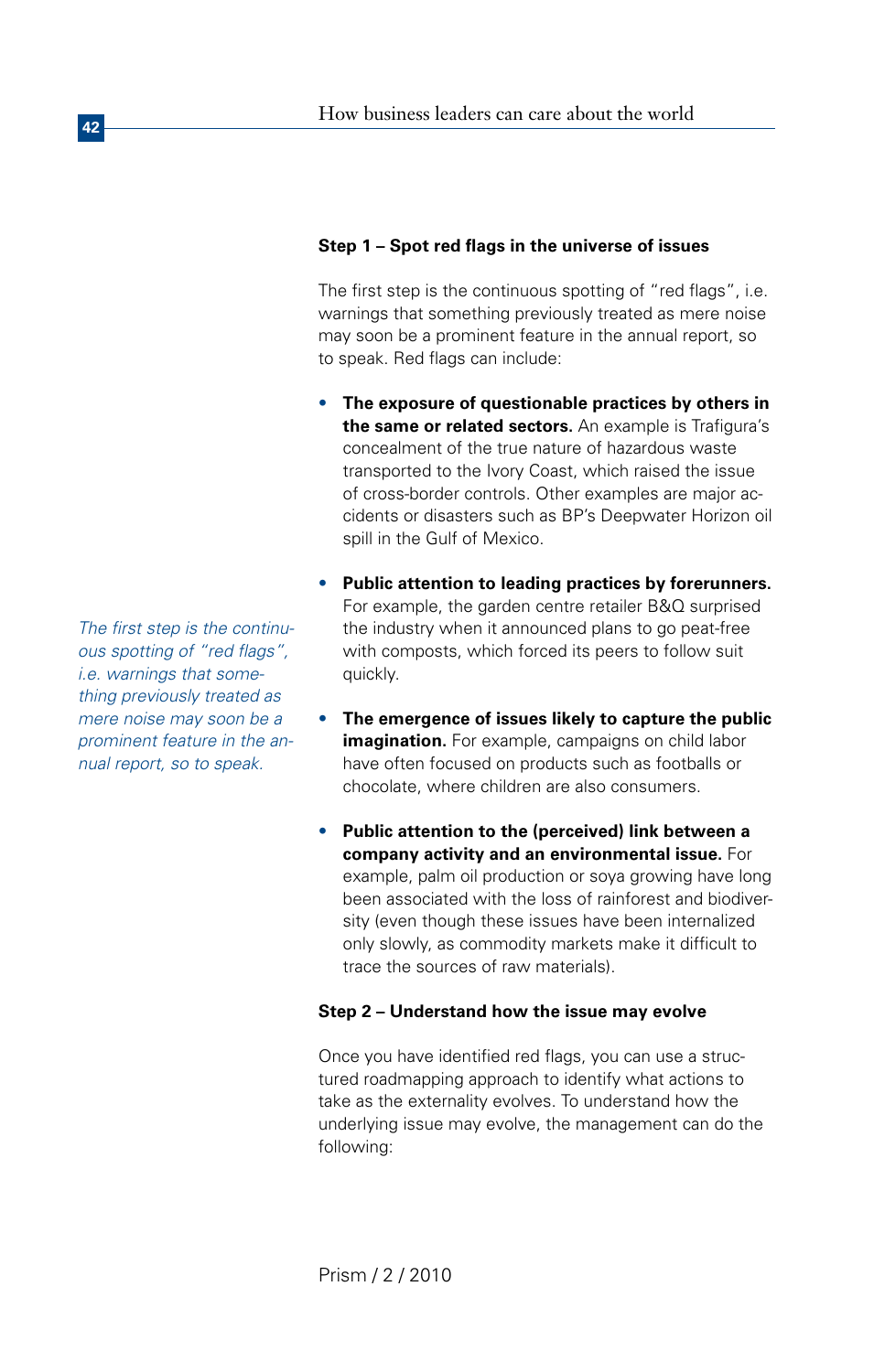- **Review pathways experienced by others.** Once external parties (interest groups, media, regulators, etc.) have covered easy-to-address companies, others can expect to be targeted. Fortunately, the latter can learn from the experience of the former. For instance, singlepoint source polluters are easy to address, control and manage, but in many cases non-point source polluters (e.g. fertilizer nitrate run-off from agriculture) can expect to be targeted next. Another example concerns carbon reduction schemes: they initially focused on big energy users (e.g. the Carbon Reduction Commitment in the UK involves a trading scheme only for companies using more than 6GWh per year), but attention is currently shifting to less energy-intensive sectors.
- **Determine the performance potential of new technology.** Newly emerging technologies may allow a previously unmanageable issue to be addressed and thus raise expectations about what companies should do about it. For instance, the availability of biometric identification technologies has enabled governments to identify "fake" employees who otherwise would continue to be paid with taxpayers' money.
- **Determine the performance potential of new measurement methods.** As with new technology, new ways to measure and understand issues may raise expectations about the actions companies could and should take. For example, the use of geographic information systems enables the mapping of factors affecting local health. Once these factors are identified (e.g. a nearby polluter), the companies linked to these factors could be targeted.
- **Assess the meaning of new approaches for assigning ownership.** As long as an issue remains shared between many parties, it is likely to remain an externality. This is the traditional "tragedy of the commons". But initiatives may be set up that assign ownership of the issue to individual companies. For example, the Marine Stewardship Council (MSC) established the Chain of Custody certification program for sustainable fishing: each company that takes ownership and/or processes the product is required to obtain its own Chain of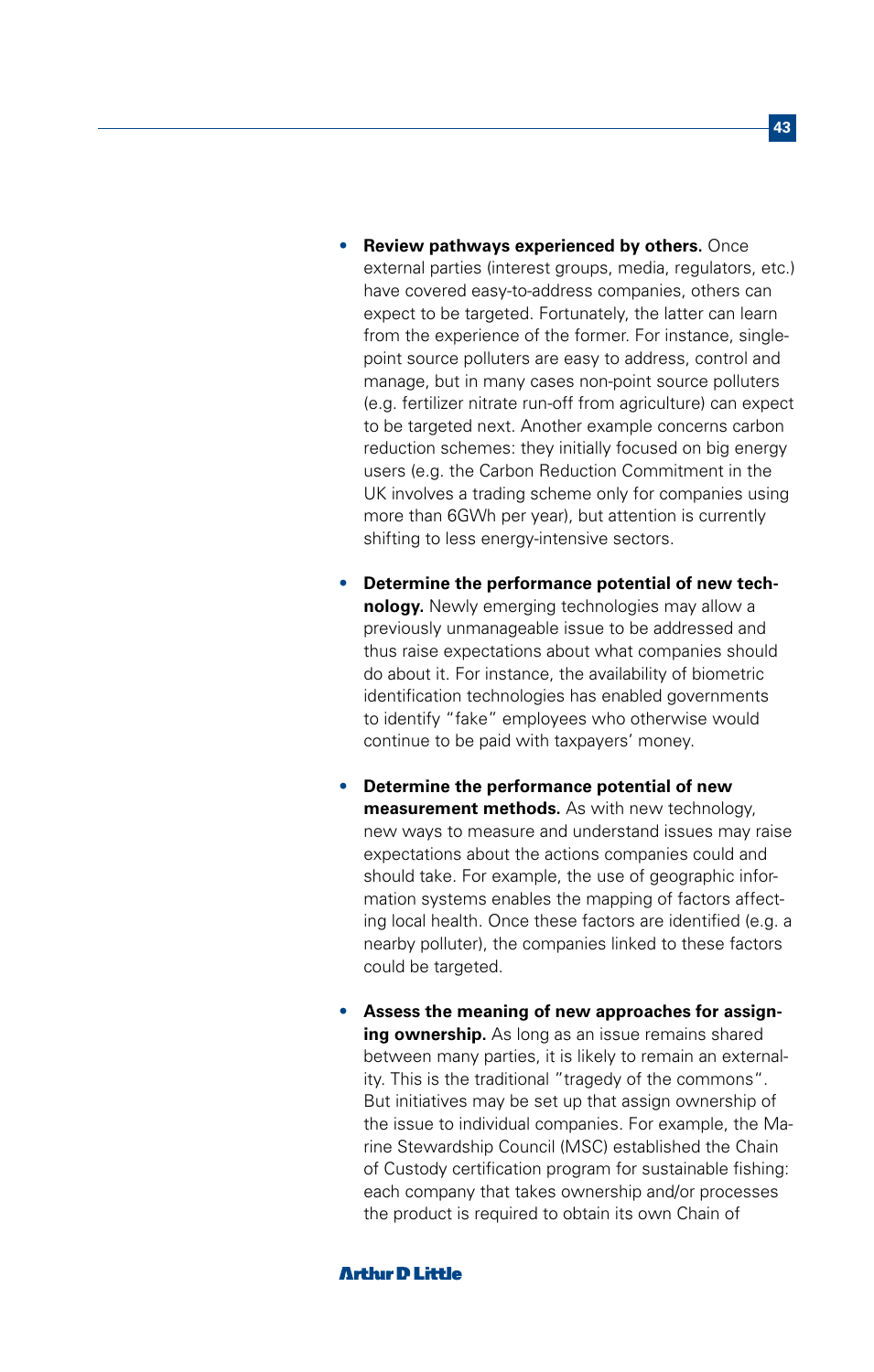Custody certificate in order to apply the MSC ecolabel. If there is any break in certification in the supply chain, products will not be eligible to carry the ecolabel.

## **Step 3 – Decide how to internalize the issue**

Once you have concluded that an issue has a high likelihood of internalization or that the externality clearly is in the growth stage, you should determine how the issue can affect the financial performance of your company and, consequently, how you should manage it. You can internalize via the bottom line or the top line.

## *Internalizing via the bottom line*

An emerging issue can be internalized by monetizing it. This means that you change your operations internally to deal with the issue (e.g. invest in pollution abatement equipment); then account for the net internal cost of dealing with the issue (e.g. also take into account the financial benefit of reduced energy consumption); and finally adjust the prices of your products to obtain a risk-adjusted return.

Such monetization of an issue occurs frequently when an industry has decided to promote self-regulation and thus avoid more costly government regulation. Self-regulation can happen through the setting of strict rules or guidelines for business practice. By demonstrating to legislators that it can police itself and internalize the costs of environmental impacts, an industry may be able to avoid costly government intervention. For instance 67 of the world's banks have signed up to the Equator Principles based on the IFC performance standards. This has driven large infrastructure projects to prepare costed mitigation plans to address a wide range of issues such as impacts on community health, biodiversity, water quality.

Monetization can also occur at individual company level. For example, infrastructure projects often run into delays or cost overruns as a result of external concerns or demands popping up during construction (e.g. pressure to stimulate local employment or to address the impact of the project on local livelihoods). Smart companies anticipate these

Prism / 2 / 2010

*An emerging issue can be internalized by monetizing it. This means that you change your operations internally to deal with the issue.* 

**44**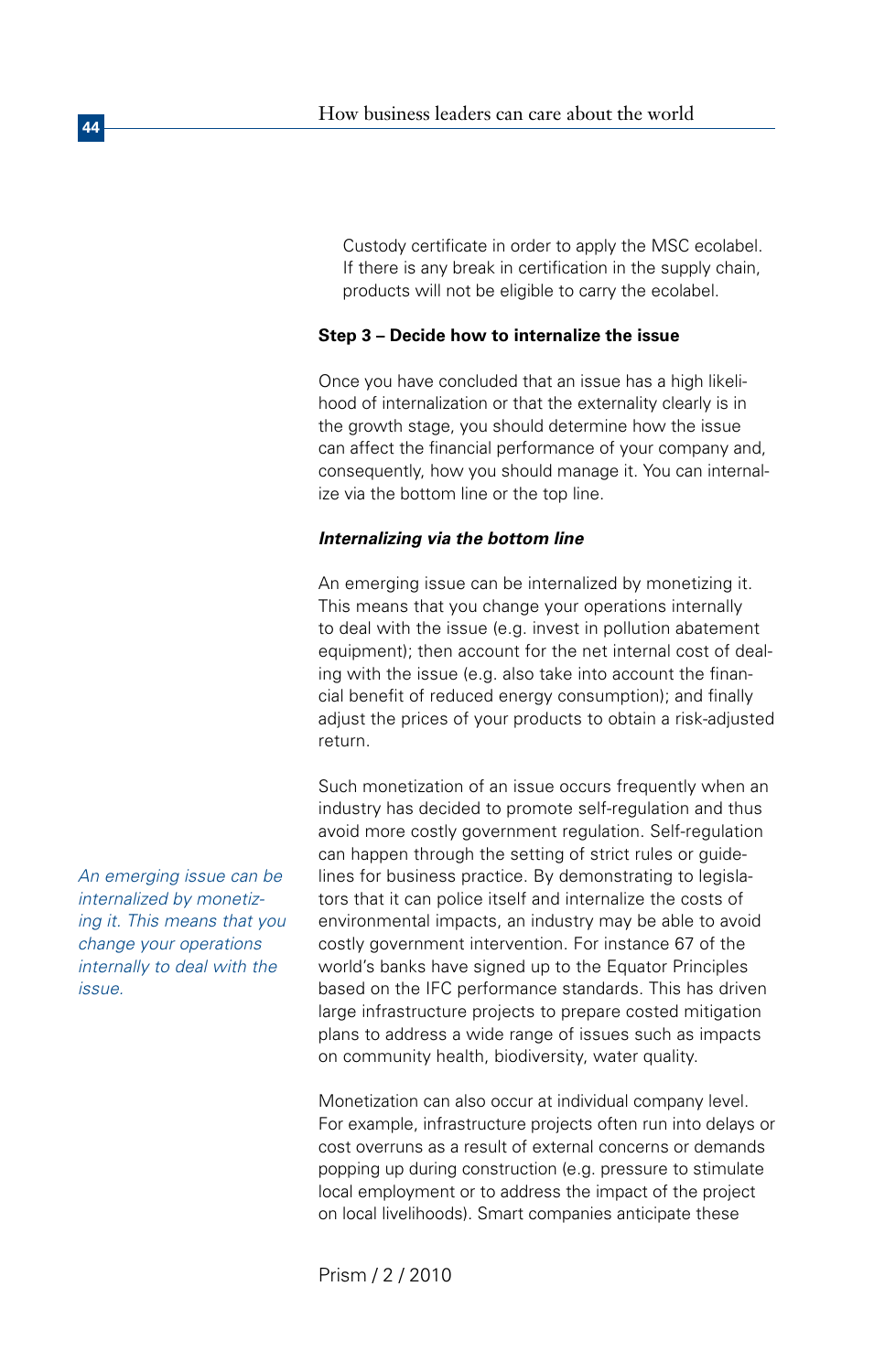issues and incur the upfront costs of internalizing them rather than run the risk of running into permission problems or getting entangled in costly local campaigns against the project. For example, a wind farm developer may offer a cash payment to people living nearby in exchange for them signing a waiver that they will not complain about excessive noise from the turning turbines.

#### *Internalizing via the top line*

An issue can also be internalized by turning it from a potentially costly problem into a revenue-generating opportunity. For example, a green design approach to product development, components or packaging may allow both the internalization of the cost of eco-design and a surge in sales to environmentally concerned customers. For companies such as Philips or General Electric, the sales performance of green products has paid back the cost of voluntarily internalizing negative environmental externalities.

Companies can also take external affairs initiatives related to externalities to gain market share with existing services and products. For instance, a major European public transport provider puts significant effort into lobbying for public transport franchises to include minimum environmental requirements above and beyond the engine emission standards put in place by the European Union. It is doing so because it knows that its competitors are still struggling to meet the regulatory minimum, while it has already decided to meet the stricter requirements.

## **Externalities to deal with today and tomorrow**

While we do not possess a crystal ball, we endeavor, on the basis of our research and experience, to speculate about externalities that business may have to deal with in the coming years. The table below summarizes a number of emerging (negative or positive) externalities, by industry, which could have a major impact and hence warrant close monitoring or, in some cases, the first steps towards internalization. To calibrate these emerging externalities properly, we have also included a number of externalities that are already being recognized and/or internalized, i.e. that are in the growth or mature stage.

*An issue can also be internalized by turning it from a potentially costly problem into a revenue-generating opportunity. For example, a green design approach to product development, components or packaging may allow both the internalization of the cost of eco-design and a surge in sales to environmentally concerned customers.*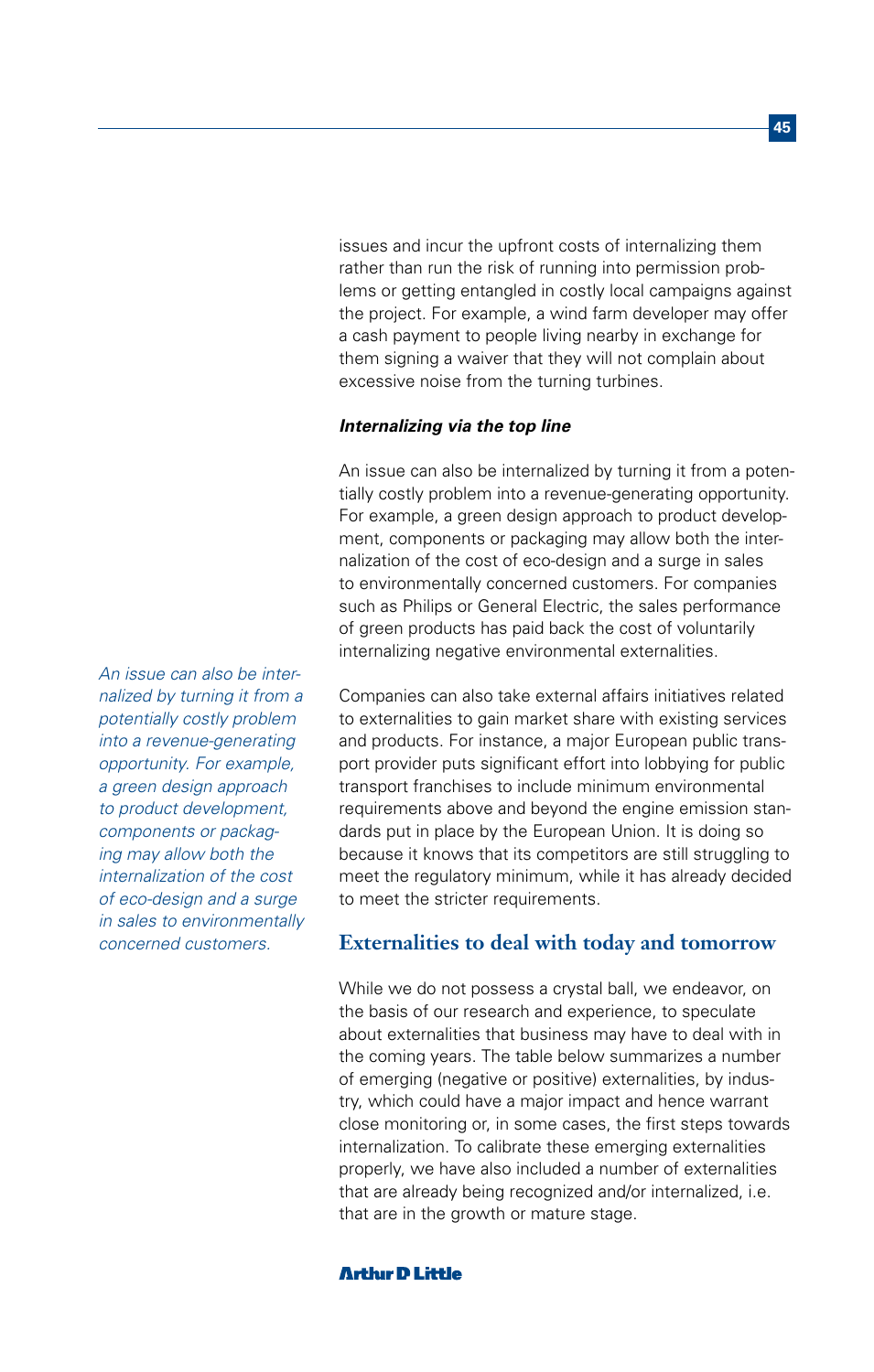| Table 3   Examples of emerging externalities |                                                                                                                                                                                                                                                                                                                                                                                                                                                                   |                                                                                                                                                                                                                                                                                                                                                                                                                                                                                                                                                       |  |  |
|----------------------------------------------|-------------------------------------------------------------------------------------------------------------------------------------------------------------------------------------------------------------------------------------------------------------------------------------------------------------------------------------------------------------------------------------------------------------------------------------------------------------------|-------------------------------------------------------------------------------------------------------------------------------------------------------------------------------------------------------------------------------------------------------------------------------------------------------------------------------------------------------------------------------------------------------------------------------------------------------------------------------------------------------------------------------------------------------|--|--|
| <b>Industry</b>                              | Externalities in growth/mature stage                                                                                                                                                                                                                                                                                                                                                                                                                              | <b>Externalities in emerging stage</b>                                                                                                                                                                                                                                                                                                                                                                                                                                                                                                                |  |  |
| Agriculture                                  | • Depletion of aquifers and groundwater<br>Impacts on animal welfare<br>Increasing resistance to antibiotics use                                                                                                                                                                                                                                                                                                                                                  | • Eutrophication from fertilizer run-off<br>• Energy use for transporting food<br>• Contribution of meat to reduced biodiversity                                                                                                                                                                                                                                                                                                                                                                                                                      |  |  |
| Fast-moving<br>consumer<br>goods & retail    | Depletion of water sources for surround-<br>ing communities<br>• Contribution of food packaging to waste<br>and pollution<br>• Reduction of biodiversity due to sourc-<br>ing of raw materials<br>• Detrimental working conditions to drive<br>down costs                                                                                                                                                                                                         | • Management of obesity<br>• Provision of wellness, not just food and<br>drinks<br>• Local sourcing of food ingredients<br>• Value of the standing forest and pricing biodi-<br>versity and ecosystem services<br>• Concern over high-fructose corn syrup due to<br>different metabolic pathways v-a-v sugar                                                                                                                                                                                                                                          |  |  |
| Finance                                      | • Increased risk in the financial markets<br>due to overextension of credit lines<br>• Decreasing social cohesion due to back-<br>lash on excessive salaries and bonus<br>schemes<br>• Investments by pension funds in unsus-<br>tainable businesses<br>• Positive effects of lending services on<br>employment and GDP                                                                                                                                           | • A "flash crash" on the financial markets<br>induced by algorithms using high-frequency<br>trading<br>• Temporary food shortages caused by specu-<br>lation on the financial markets<br>• Increased investment risks due to a lack of<br>transparency in end-application of funds<br>• Positive economic impact of enabling the<br>offshoring of money                                                                                                                                                                                               |  |  |
| Manufacturing                                | • The financing of warlords through the<br>sourcing of "blood minerals"<br>• Global warming through the energy/<br>greenhouse gas footprint of products<br>Exposure to toxic/hazardous substances<br>Detrimental working conditions at sup-<br>pliers' sites caused by low-cost sourcing                                                                                                                                                                          | • End-of-life impact from products (e.g. inef-<br>ficient disposal of plastics, hazardous emis-<br>sions from incineration)<br>• Better environmental performance of new<br>technologies coming on-stream<br>• Scarcity of rare materials through raw materi-<br>als use<br>• Hawaiian beaches covered by plastic waste<br>because of the long life-span of plastics                                                                                                                                                                                  |  |  |
| Telecom/<br>broadcasting                     | Internet addiction induced by spending<br>too much time online<br>· "Islands of quality" caused by tiered<br>quality of network services<br>• Increases in child obesity due to adver-<br>tising of food products<br>• Increased social inequality because of a<br>"digital divide" in emerging markets<br>• Improved access in remote areas to<br>banking services through online services<br>• Health concerns related to exposure to<br>electromagnetic fields | • Social exclusion due to inability to access<br>online services<br>• Online privacy breach through the unauthor-<br>ized installation of cookies<br>• Job creation and increase in gross value<br>added by investment in Next Generation Ac-<br>cess Network (NGAN) infrastructure<br>• Reduction of natural resources usage and<br>increased productivity driven by embedded<br>connectivity<br>• Stress created by technology enabling em-<br>ployees to be "always on"<br>• Decreases in social skills by reliance on social<br>networking online |  |  |
| Transport                                    | Global warming related to fossil energy<br>use<br>• Economic impact of efficient transport<br>provision<br>• Local impacts (noise, emissions, etc.) of<br>transportation                                                                                                                                                                                                                                                                                          | Enabling integrated urban planning through<br>intelligent transport systems                                                                                                                                                                                                                                                                                                                                                                                                                                                                           |  |  |

**46**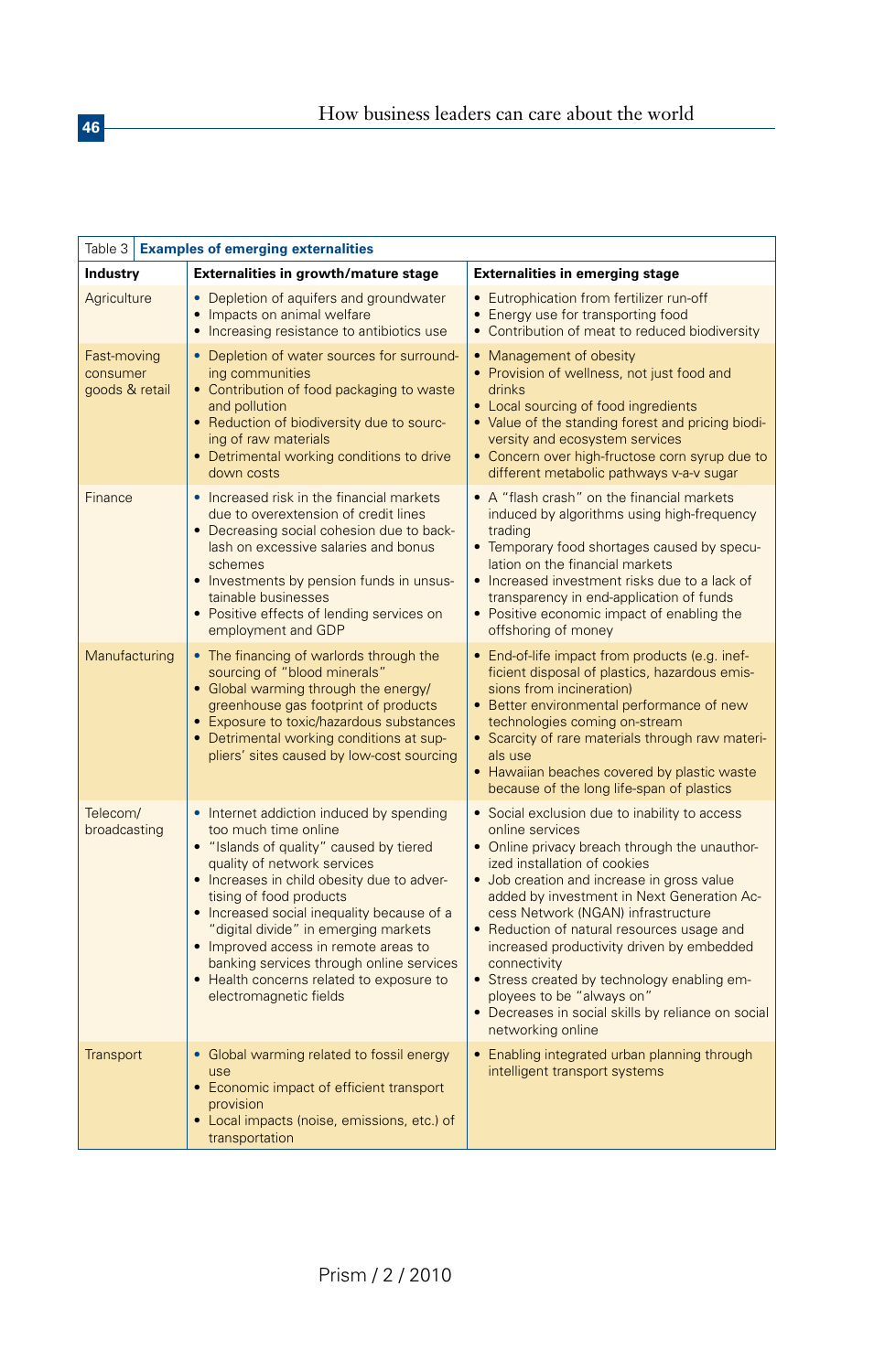| <b>Industry</b>                   | Externalities in growth/mature stage                                                                                                                                                                                                                                | <b>Externalities in emerging stage</b>                                                                                                                                                                                                                                                                  |  |  |
|-----------------------------------|---------------------------------------------------------------------------------------------------------------------------------------------------------------------------------------------------------------------------------------------------------------------|---------------------------------------------------------------------------------------------------------------------------------------------------------------------------------------------------------------------------------------------------------------------------------------------------------|--|--|
| Extractive<br>(energy,<br>mining) | • Global warming through greenhouse gas<br>emissions related to fossil energy<br>• Social exclusion through inward migra-<br>tion of workers and camp followers<br>• Local environmental impacts of extrac-<br>tion (air quality, water quality, land take,<br>etc) | • Higher costs due to regulatory oversight and<br>additional safety measures to counter calami-<br>ties like the Gulf oil spill<br>• Water use and local pollution from alternative<br>fossil fuels (tar sands, shale gas)<br>• Societal and biodiversity costs of opening up<br>areas for exploitation |  |  |
| <b>Utilities</b>                  | • Global warming through greenhouse gas<br>emissions related to fossil energy<br>• Increases in fossil-based energy cost to<br>subsidise energy sources<br>Impact of nuclear waste on future gen-<br>erations<br>Impacts on broader ecosystem through<br>water use  | • Deteriorating grid resilience due to intermit-<br>tent renewable energy production<br>• Concerns of smart meters being a "spy in<br>the home"                                                                                                                                                         |  |  |

In general, we predict that governments will be much more assertive in the decade to come. With governments having saved the world from financial ruin, with China being a successful state-led economy, and with climate change and other matters of sustainability requiring a strong government hand to guide the market, companies should prepare to incur higher costs and regulatory burdens related to safety, legislative compliance and more sustainable operation.

# **Insights for the executive**

An externality is an indirect cost or benefit that accrues to society as a result of a company producing a good but that is not included in the market price of the good. Society often requires companies to address such externalities that is, to internalize the issue that gave rise to the indirect cost or benefit – until it is an integral part of business and sometimes is no longer even considered an issue. A classic example is the replacement of CFCs, which were used as refrigerants and propellants, by substances that no longer contribute to the depletion of the ozone layer.

Looking at the fate of some companies subjected to heavy criticisms from stakeholders and the general public is enough for us to understand that companies should take externalities seriously. The first step for a company is to spot "red flags" that serve as an early warning of emerg-

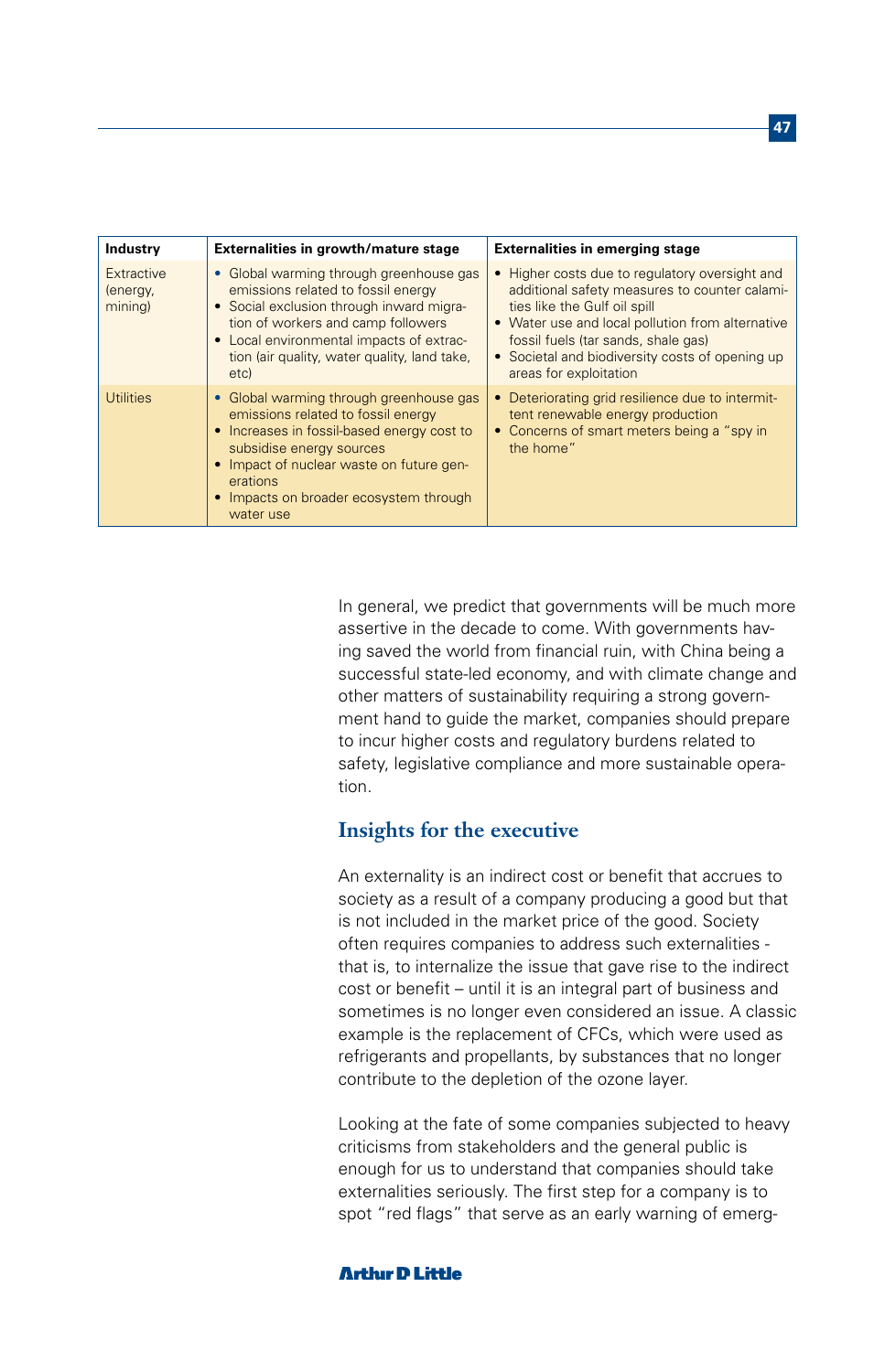ing externalities. Once a significant externality is identified, the company can develop roadmaps describing the actions it should take as the externality evolves. To do so, the company can review the experiences of peers that have recently been scrutinized by their stakeholders for a particular externality. Additionally, new technologies may provide ways of tackling externalities that stakeholders had hitherto accepted as unavoidable. The company can also leverage expertise from associations and non-governmental organizations that strive to educate both companies and the general public in ways to identify, manage and internalize externalities.

Insights about the likely path the externality will take enable companies to develop business cases evaluating the monetary impact of alternative ways of internalizing the externality. Using the business case, companies can then proceed to decide whether to accept the hit to the bottom line, to use the externality in marketing efforts and/or to make an effort to avoid the externality altogether.